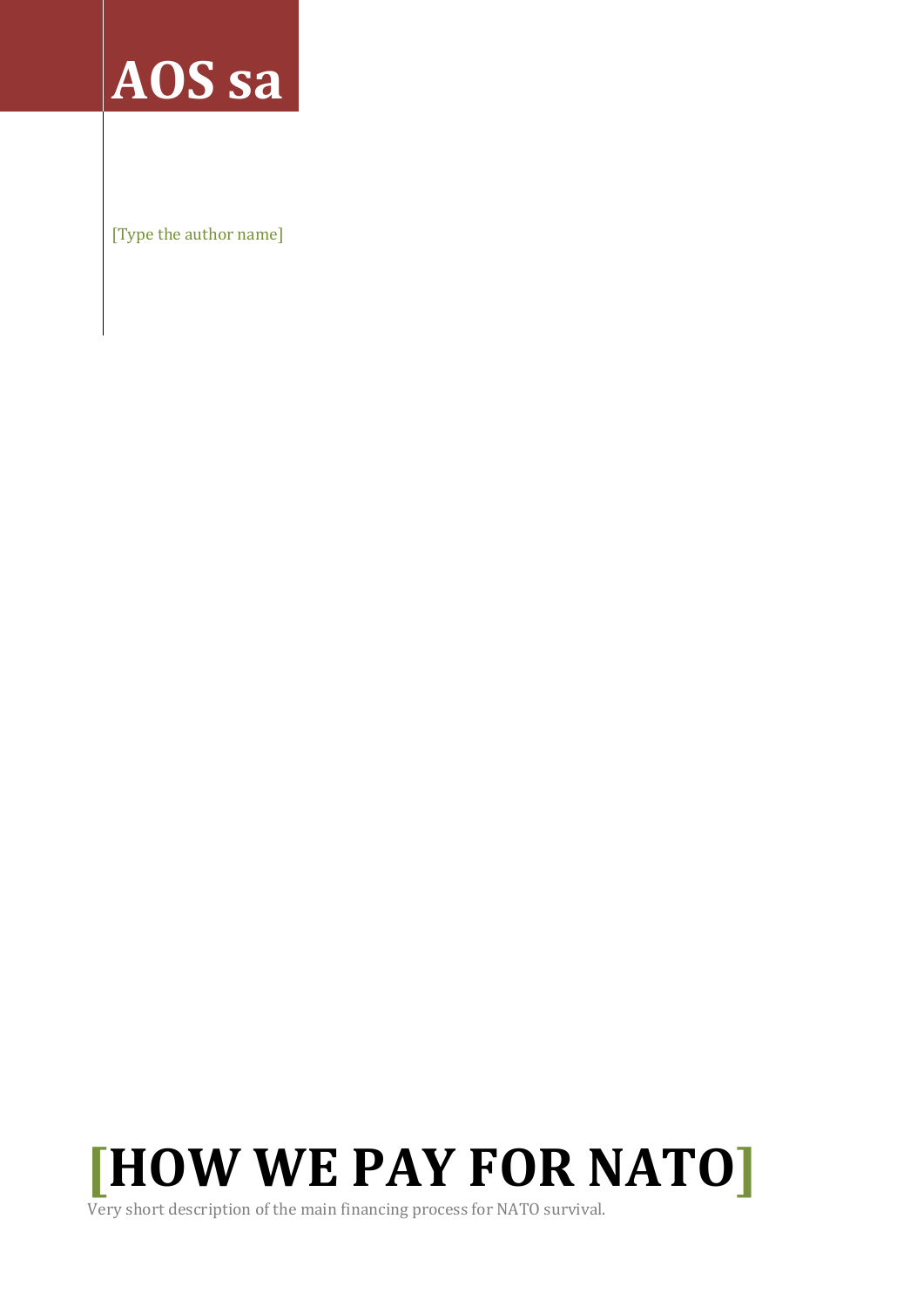# CONTENTS

| $Join finding. 55$ |  |
|--------------------|--|
|                    |  |
|                    |  |
|                    |  |
|                    |  |
|                    |  |
|                    |  |
|                    |  |
|                    |  |
|                    |  |
|                    |  |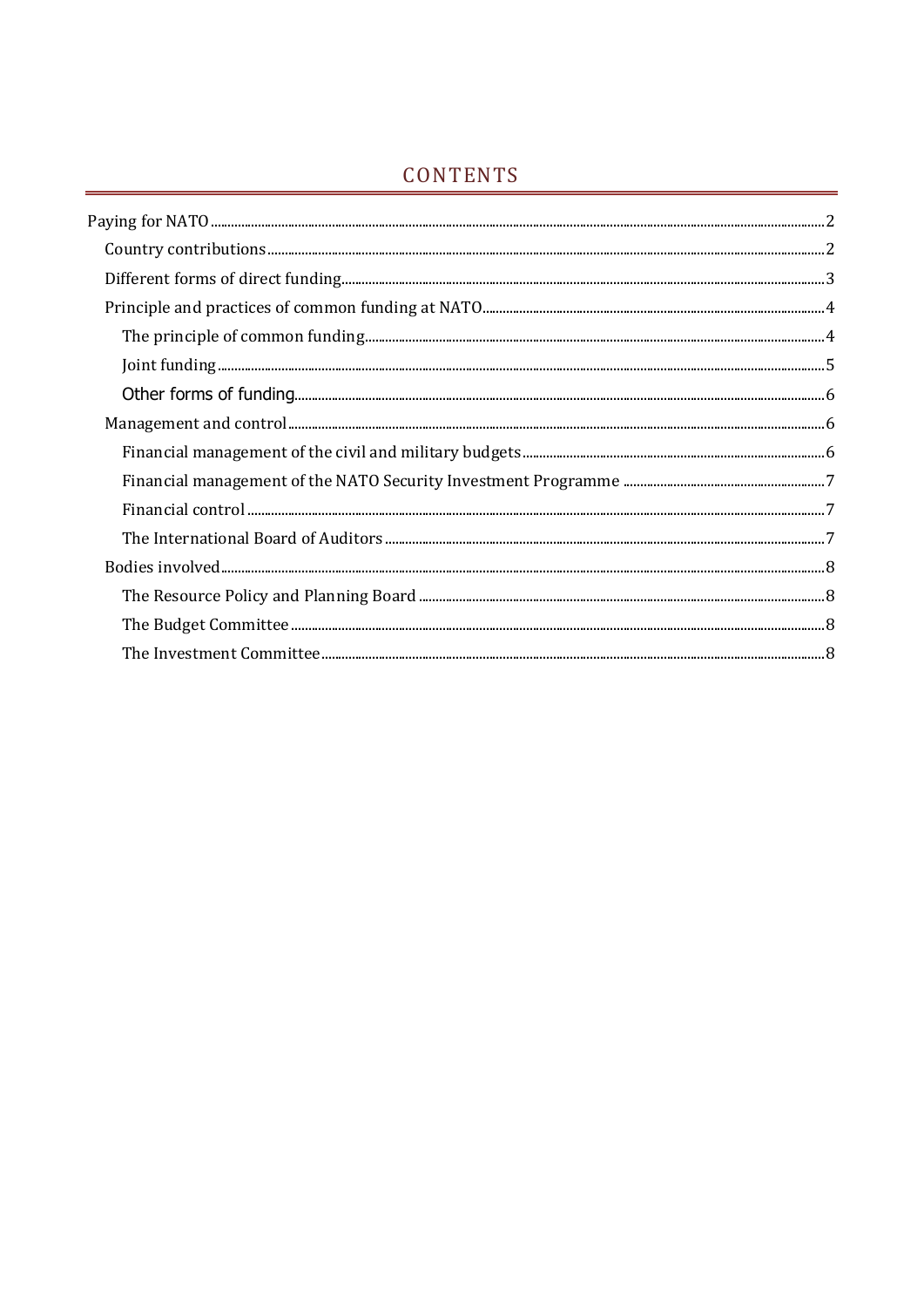# PAYING FOR NATO

<span id="page-2-0"></span>Member countries make direct and indirect contributions to the costs of running NATO and implementing its policies and activities.

The greater part of these contributions comes through participation in NATO-led operations and in efforts to ensure that national armed forces are interoperable with those of other member countries. Member countries incur the deployment costs involved whenever they volunteer forces to participate in NATO-led operations. With a few exceptions, they also cover the procurement of military forces and military assets such as ships, submarines, aircraft, tanks, artillery or weapons systems.

Direct contributions to budgets managed by NATO are made by members in accordance with an agreed cost-sharing formula based on relative Gross National Income. These contributions represent a very small percentage of each member's overall defence budget and, generally, finance the expenditures of NATO's integrated structures.

Direct contributions generally follow the principle of common funding, that is to say, member countries pool resources within a NATO framework. There are three budgets that come under the common funding arrangements:

- the civil budget;
- the military budget; and
- the NATO Security Investment Programme.

Common funding covers collective requirements such as the NATO command structure, NATO-wide air defence, command and control systems or Alliance-wide communications systems, which are not the responsibility of one single member.

Projects can also be jointly funded, which means that the participating countries can identify the requirements, the priorities and the funding arrangements, but NATO provides political and financial oversight.

Financial management of these different types of contributions is structured to ensure that the ultimate control of expenditure rests with the member countries supporting the cost of a defined activity, and is subject to consensus among them. The main body involved in these financial matters is the Resource Policy and Planning Board, to which the Budget Committee and the Investment Committee report.

# COUNTRY CONTRIBUTIONS

<span id="page-2-1"></span>As explained above, member countries make direct contributions to NATO in accordance with an agreed cost-sharing formula based on Gross National Income. The largest direct contributors to NATO in absolute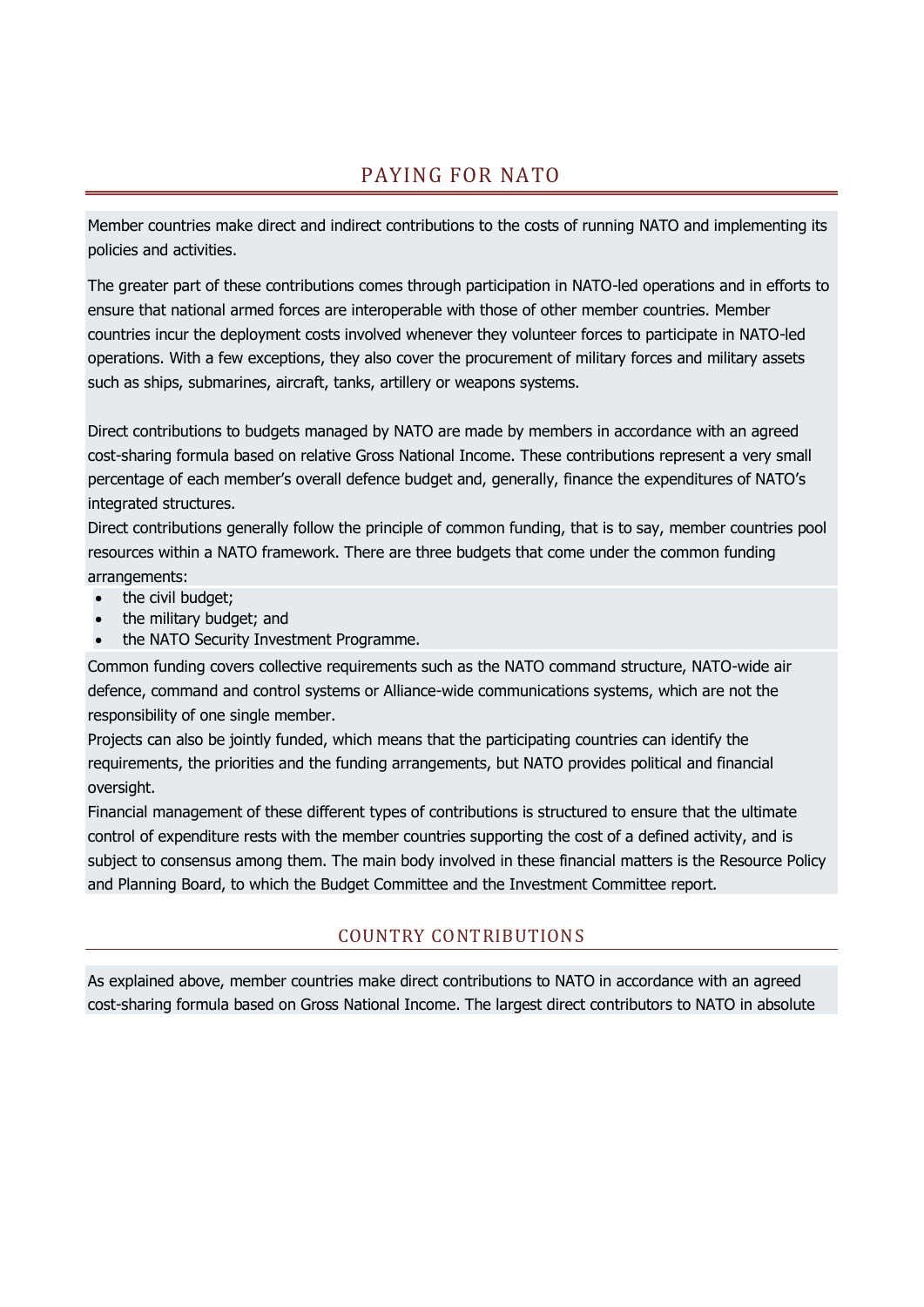|  |  |  | terms are the United States, Germany, the United Kingdom and France. |
|--|--|--|----------------------------------------------------------------------|

|                      |                     |                        | COST SHARE ARRANGEMENTS VALID FROM 1/1/2010 to 31/12/2011 |
|----------------------|---------------------|------------------------|-----------------------------------------------------------|
|                      | <b>Civil Budget</b> | <b>Military Budget</b> | <b>NSIP</b>                                               |
| <b>Nation</b>        | at "28"             | at "28"                | at "28"                                                   |
| Albania              | 0.0763              | 0.0763                 | 0.0763                                                    |
| Belgium              | 2.1413              | 2.2904                 | 2.2904                                                    |
| Bulgaria             | 0.3055              | 0.3055                 | 0.3055                                                    |
| Canada               | 5.9532              | 5.5000                 | 5.5000                                                    |
| Croatia              | 0.2686              | 0.2686                 | 0.2686                                                    |
| Czech Republic       | 0.9010              | 0.9010                 | 0.9010                                                    |
| Denmark              | 1.2619              | 1.5020                 | 1.5020                                                    |
| Estonia              | 0.1014              | 0.1014                 | 0.1014                                                    |
| France               | 11.9201             | 11.6200                | 11.6200                                                   |
| Germany              | 14.8411             | 15.5360                | 15.5360                                                   |
| Greece               | 0.8000              | 0.8000                 | 1.1029                                                    |
| Hungary              | 0.6850              | 0.6850                 | 0.6850                                                    |
| Iceland              | 0.0658              | 0.0658                 | 0.0450                                                    |
| Italy                | 8.5000              | 8.6467                 | 9.0189                                                    |
| Latvia               | 0.1367              | 0.1367                 | 0.1367                                                    |
| Lithuania            | 0.2048              | 0.2048                 | 0.2048                                                    |
| Luxembourg           | 0.1534              | 0.1534                 | 0.1534                                                    |
| Netherlands          | 3.3271              | 3.3516                 | 3.3516                                                    |
| Norway               | 1.4282              | 1.5180                 | 1.5180                                                    |
| Poland               | 2.3284              | 2.3284                 | 2.3284                                                    |
| Portugal             | 0.9000              | 0.7500                 | 0.7500                                                    |
| Romania              | 0.9651              | 0.9651                 | 0.9651                                                    |
| Slovakia             | 0.4068              | 0.4068                 | 0.4068                                                    |
| Slovenia             | 0.2376              | 0.2376                 | 0.2376                                                    |
| Spain                | 4.6195              | 4.5595                 | 4.5595                                                    |
| Turkey               | 3.1374              | 3.1374                 | 3.1374                                                    |
| United Kingdom       | 12.5944             | 11.5478                | 11.5478                                                   |
| <b>United States</b> | 21.7394             | 22.4042                | 21.7499                                                   |

#### DIFFERENT FORMS OF DIRECT FUNDING

<span id="page-3-0"></span>As mentioned in the introduction, direct contributions to NATO come principally in two different forms: common funding and joint funding. They can also come in the form of trust funds, contributions in kind, ad hoc sharing arrangements and donations.

There are no fixed, pre-set rules on whether national, multinational, joint or common funding should be used to address a given problem. In general, however, the following factors will influence the choices made by countries: the required level of integration or interoperability, the affordability at the national level, the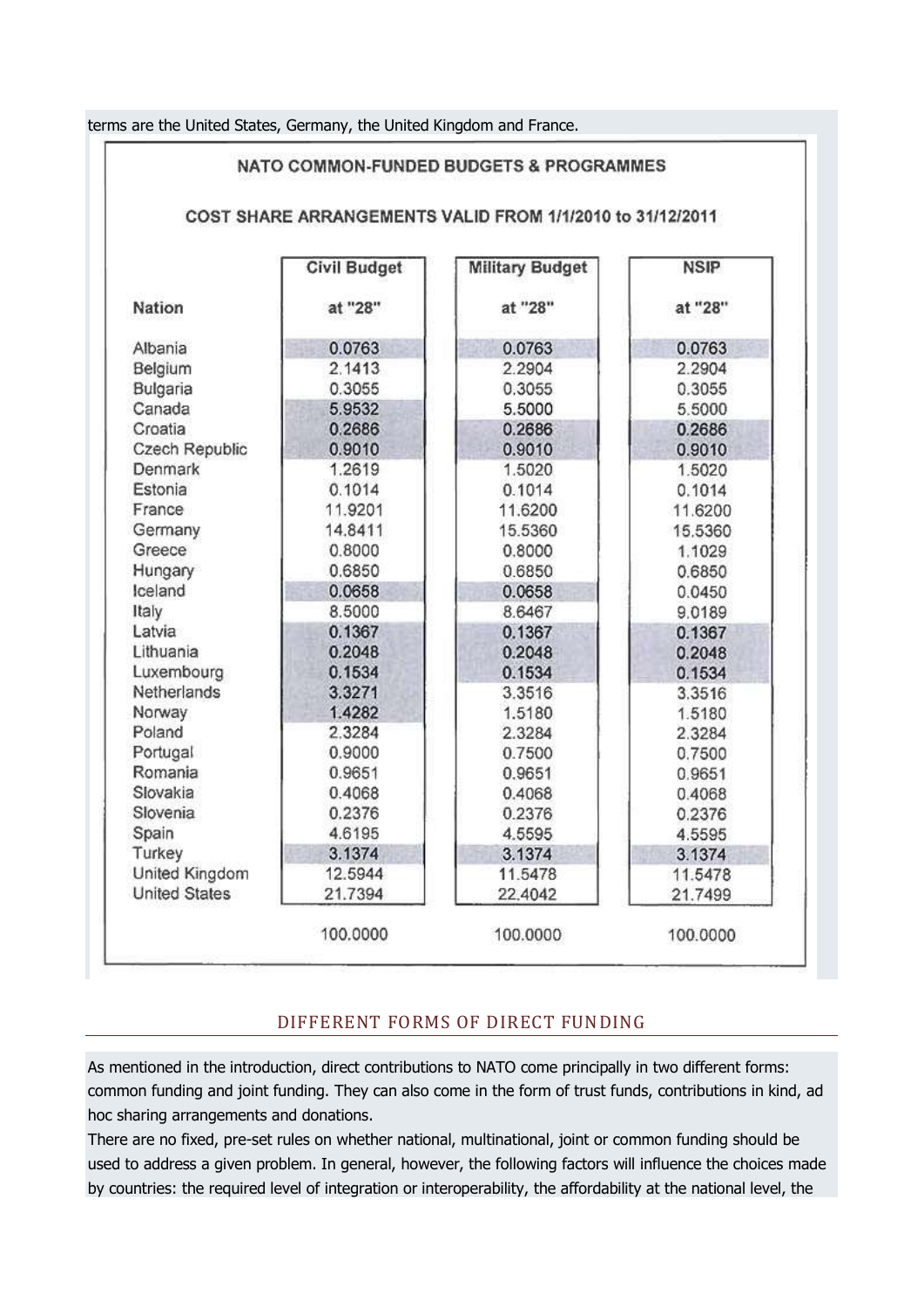complexity of the system involved, and the potential for economies of scale. Often, a combination of funding sources is used.

<span id="page-4-0"></span>NATO crisis response operations and missions are resourced along the same lines as capability projects.

# PRINCIPLE AND PRACTICES OF COMMON FUNDING AT NATO

# THE PRINCIPLE OF COMMON FUNDING

<span id="page-4-1"></span>When a need for expenditure has been identified, countries in the Resource Policy and Planning Board discuss whether the principle of common funding should be applied – in other words whether the requirement serves the interests of all the contributing countries and therefore should be borne collectively. The criteria for common funding are held under constant review and changes may be introduced as a result of new contingencies, for instance the need to support critical requirements in support of Alliance operations and missions.

Common funding arrangements principally include the NATO civil and military budgets, as well as the NATO Security Investment Programme (NSIP). These are the only funds where NATO authorities identify the requirements and set the priorities in line with overarching Alliance objectives and priorities.

Where military common funding is concerned - the military budget and the NATO Security Investment Programme – the guiding principle for eligibility is the "over and above" rule:

"common funding will focus on the provision of requirements which are over and above those which could reasonably be expected to be made available from national resources."

 $\circ$  The civil budget

The civil budget provides funds for personnel expenses, operating costs, and capital and programme expenditure of the International Staff at NATO HQ. It is financed from national foreign ministry budgets (in most countries), supervised by the Budget Committee and implemented by the International Staff.

The civil budget is formulated on an objective-based framework, which establishes clear links between NATO's strategic objectives and the resources required to achieve them. There are four front-line objectives and four support objectives.

#### The four frontline objectives

- Active operations: provide effective policy and planning in support of NATO operations and missions;
- Alliance capabilities: conduct necessary policy and planning work to promote and support improved Alliance capabilities;
- Consultation and cooperation with partners: conduct effective consultations and cooperation activities with partners to strengthen security and respond to new security challenges and threats to the Euro-Atlantic region;
- Public relations: build awareness of, and support for, NATO, its operations and its role in promoting security through a comprehensive public diplomacy action plan.

#### The four support objectives

- Consultation and support: support the North Atlantic Council (NAC), its subordinate committees, the Military Committee Structure and the International Staff in the consultation process with Allies;
- HQ Operational Environment: operate and maintain the NATO HQ facility and site, including through the development of a viable and tested Business Continuity Plan and continue to provide effective support to the new NATO HQ project;
- Gouvernance and Regulation: develop, implement, control and monitor NATO HQ-wide business policies, processes and procedures;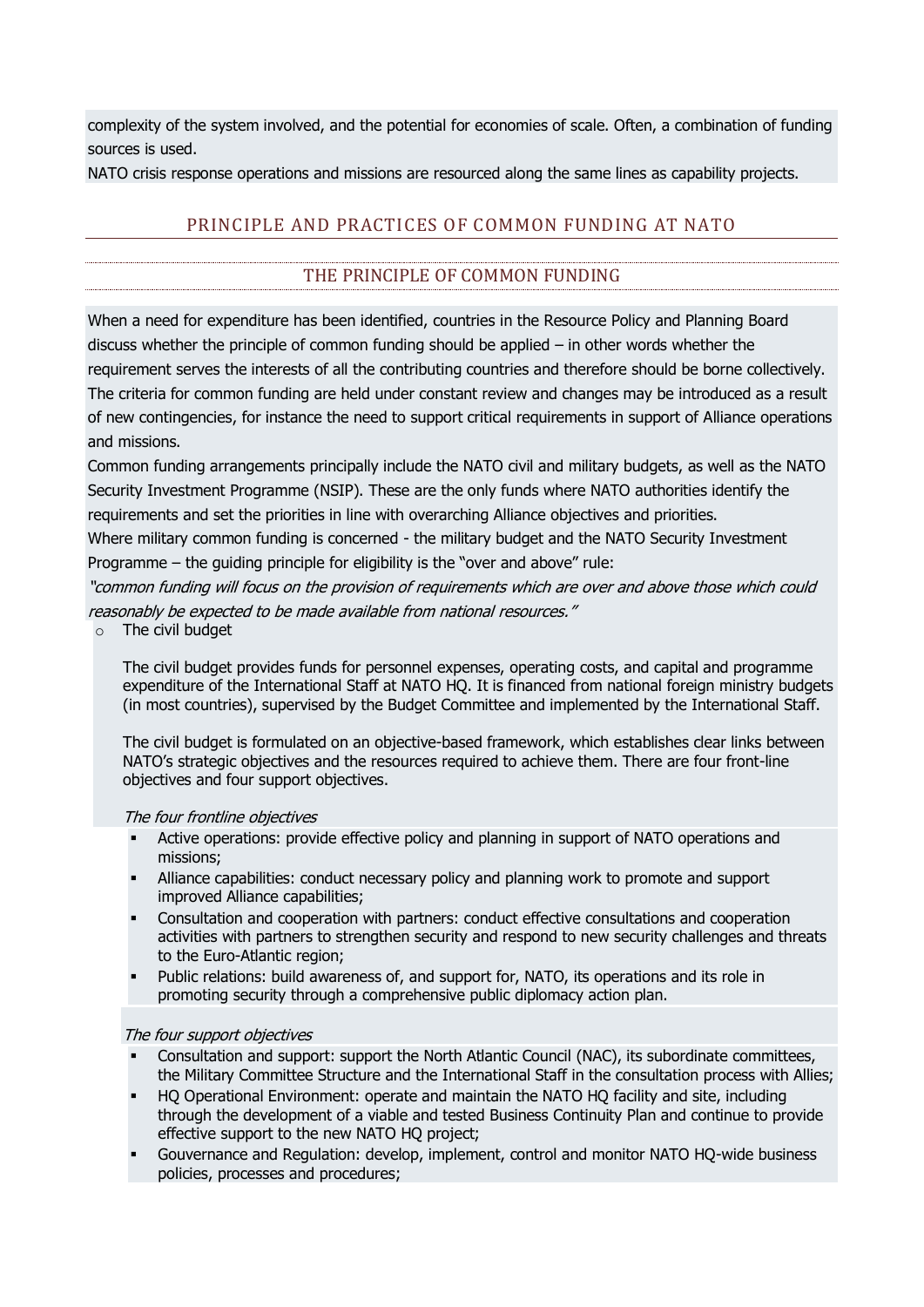HQ security: ensure compliance NATO-wide with NATO security policy and provide a safe and secure environment for all HQ staff and operations.

#### o THE MILITARY BUDGET

This budget covers the operating and maintenance costs of the international military structure. It is composed of over 50 separate budgets, which are financed from national defence budgets (in most countries). It is supervised by the Budget Committee and implemented by the individual budget holders. In all cases, the provision of military staff remains a nationally funded responsibility.

The military budget effectively provides funds for the International Military Staff, the strategic commanders and the NATO Airborne Early Warning and Control (NAEW&C) Force and, more specifically for:

- The Military Committee, the International Military Staff and military agencies;
- The two strategic commands and associated command, control and information systems;
- Theatre headquarters for deployed operations and support of critical theatre-level enabling capabilities such as theatre medical capabilities or theatre engineering capabilities;
- The NATO Standardization Agency, the NATO ACCS Management Agency, the NATO Command and Control Agency and the NATO CIS Services Agency;
- The NATO static and deployable Combined Air Operations Centres, deployable ARS and radar systems, and deployable HQ communication systems;
- The Joint Warfare Centre (Norway), the Joint Force Training Centre (Poland), the Joint Analysis & Lessons Learned Centre (Portugal), the NATO Defense College (Italy), the Communications and Information Systems School (Italy), the NATO Programming Centre (Belgium), the Multi-Service Electronic Warfare Support Group (United Kingdom);
- The Scientific Programme of Work of the NC3A, Allied Command Transformation experimentation funds, the Research and Technology Agency (France) and the Undersea Research Centre (Italy);
- Some limited partnership support activities and part of the Military Liaison Offices in Moscow and Kyiv.

#### o THE NATO SECURITY INVESTMENT PROGRAMME (NSIP)

This programme covers major construction and command and control system investments, which are beyond the national defence requirements of individual member countries. It supports the roles of the NATO strategic commands by providing installations and facilities such as air defence communication and information systems, military headquarters for the integrated structure and for deployed operations, and critical airfield, fuel systems and harbour facilities needed in support of deployed forces.

<span id="page-5-0"></span>The NSIP is financed by the ministries of defence of each member country and is supervised by the Investment Committee. Projects are implemented either by individual host countries or by different NATO agencies and strategic commands, according to their area of expertise.

#### JOINT FUNDING

Joint funding arrangements are structured forms of multinational funding within the terms of an agreed NATO Charter. The participating countries still identify the requirements, the priorities and the funding arrangements, but NATO has visibility and provides political and financial oversight.

Joint funding arrangements typically lead to the setting-up of a management organization and an implementation agency. There are currently 14 NATO Agencies with activities ranging from the development and production of fighter aircraft or helicopters to the provision of logistic support or air defence communication and information systems. Other agencies coordinate Research and Development activities or are active in the fields of standardization and intelligence-sharing.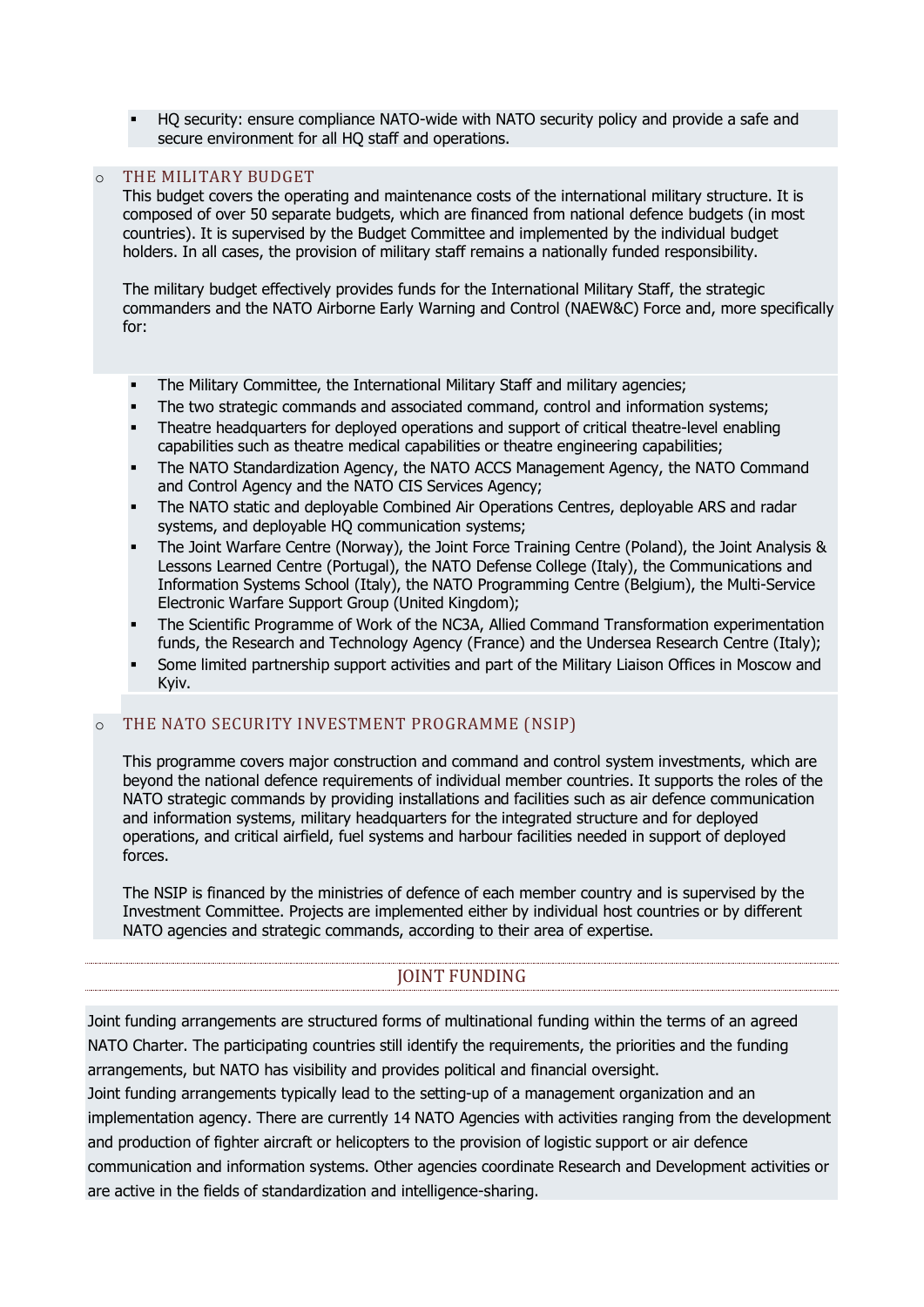Jointly funded Agencies vary in the number of participating countries, cost-share arrangements and management structures. Work is underway, however, to streamline their activities around procurement, logistic support and air defence and communication capabilities. The introduction of shared service arrangements, also with the NATO Command Structure, in areas such as human resources, financial management and IT services should allow for more efficient operations at lower cost. Other forms of funding

<span id="page-6-1"></span><span id="page-6-0"></span>In addition to common funding and joint funding, some projects can take the form of trust fund arrangements, contributions in kind, ad hoc sharing arrangements and donations. The most important trust fund is the one supporting the sustainment of the Afghan National Security Forces.

## MANAGEMENT AND CONTROL

Financial management within NATO is structured to ensure that the ultimate control of expenditure rests with the member countries supporting the cost of a defined activity, and is subject to consensus among them. No single body exercises direct managerial control over all four of the principal elements of the Organization's financial structure:

- o the International Staff, financed by the civil budget;
- o the international military structure, financed by the military budget;
- o the Security Investment Programme; and
- o specialized Production and Logistics Organizations.

When cooperative activities do not involve all member countries, they are, for the most part, managed by NATO Production and Logistics Organizations. The Production and Logistics Organizations fall into two groups: those which are financed under arrangements applying to the international military structure and are subject to the general financial and audit regulations of NATO; and those which operate under charters granted by the NAC. These have their own Boards of Directors and finance committees and distinct sources of financing within national treasuries, which means that they operate in virtual autonomy.

Financial regulations applied at NATO provide basic unifying principles around which the overall financial structure is articulated. They are approved by the NAC and are complemented by rules and procedures adapting them to specific NATO bodies and programmes.

#### FINANCIAL MANAGEMENT OF THE CIVIL AND MILITARY BUDGETS

<span id="page-6-2"></span>The civil and military budgets are annual, coinciding with the calendar year. Each one is prepared under the authority of the head of the respective NATO body, reviewed and recommended for approval on the basis of consensus by the Budget Committee composed of representatives of contributing member countries, and approved for execution by the NAC.

Failure to achieve consensus before the start of the financial year entails non-approval of the budget and the financing of operations, under the supervision of the Budget Committee, through provisional allocations limited to the level of the budget approved for the preceding year. This regime may last for six months, after which the Council is required to decide either to approve the budget or to authorize continuation of interim financing.

When the budget has been approved, the head of the NATO body has discretion to execute it through the commitment and expenditure of funds for the purposes authorized. This discretion is limited by different levels of constraint prescribed by the Financial Regulations regarding such matters as recourse to competitive bidding for contracts for the supply of goods and services, or transfers of credits to correct over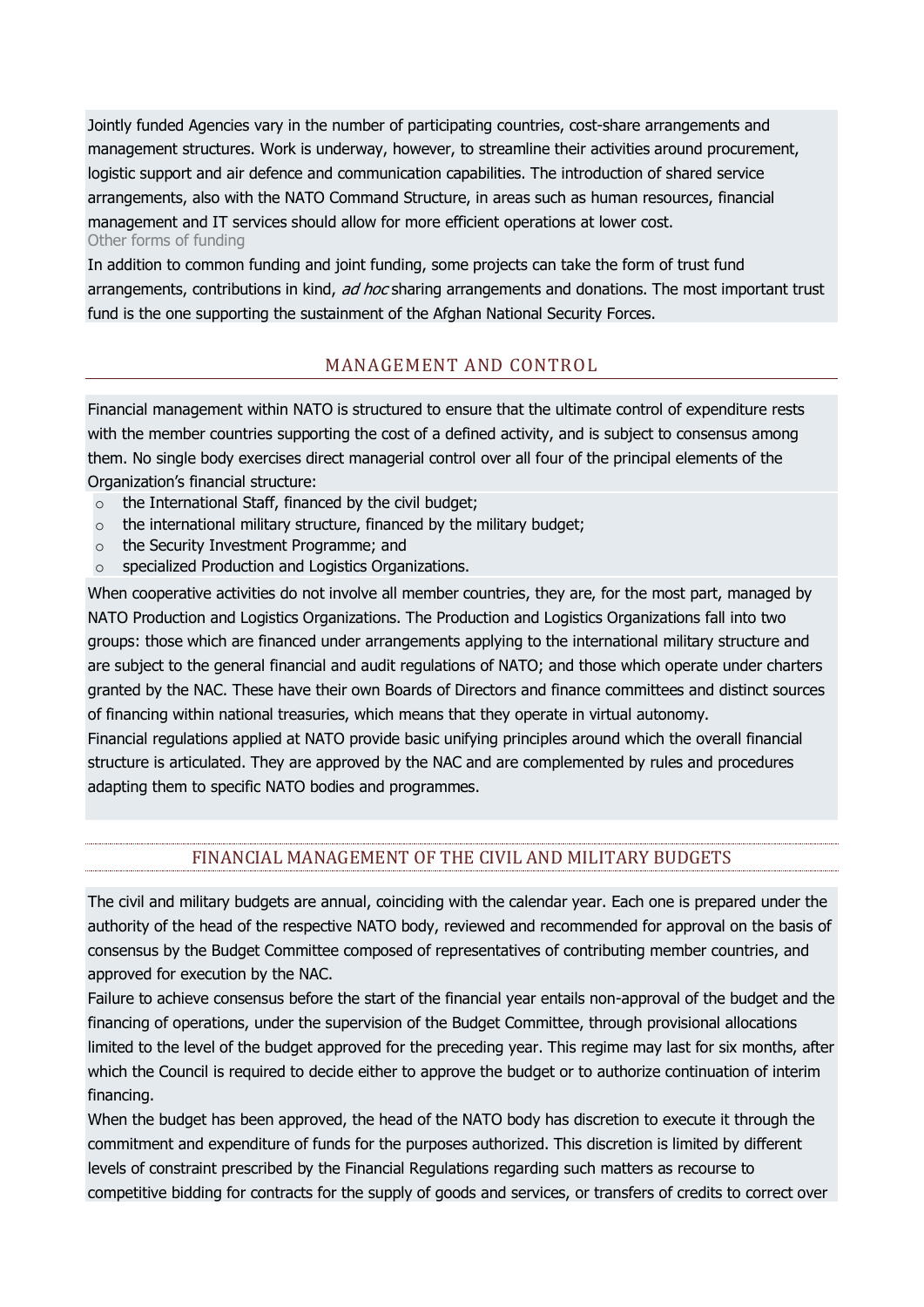or under-estimates of the funding required. Discretionary authority to execute a budget may be further limited by particular obligations to seek prior approval for commitments and expenditure. These may occasionally be imposed by the Budget Committee in the interests of ensuring strict application of new policies or of monitoring the implementation of complex initiatives such as organizational restructuring.

#### <span id="page-7-0"></span>FINANCIAL MANAGEMENT OF THE NATO SECURITY INVESTMENT PROGRAMME

Implementation of the NATO Security Investment Programme starts from capability packages. These packages identify the assets available to and required by NATO military commanders to fulfill specified tasks. They assess common-funded supplements (in terms of capital investment and recurrent operating and maintenance costs) as well as the civilian and military manpower required to accomplish the task. They are reviewed by the Resource Policy and Planning Board then approved by the NAC.

Once they are approved, authorization for individual projects can move forward under the responsibility of the Investment Committee. The Host Nation (understood as either the country on whose territory the project is to be implemented, a NATO agency or a strategic command) prepares an authorization request. Once the Committee has agreed to the project, the Host Nation can proceed with its final design, contract award and implementation. Unless otherwise agreed by the Investment Committee, the bidding process is conducted among firms from those countries contributing to the project.

The financial management system which applies to the NSIP is based on an international financial clearing process. Host nations report on the expenditure foreseen on authorized projects within their responsibility. Following agreement of the forecasts by the Investment Committee, the International Staff calculates the amounts to be paid by each country and to be received by each host nation. Further calculations determine the payment amounts, currencies and which country or NATO agency will receive the funds.

<span id="page-7-1"></span>Once a project has been completed, it is subject to a Joint Final Acceptance Inspection to ensure that the work undertaken is in accordance with the scope of work authorized. As soon as this report is accepted by the Investment Committee, it is added to the NATO inventory.

# FINANCIAL CONTROL

With respect to the military and civil budgets, the head of the NATO body is ultimately responsible for the correct preparation and execution of the budget, the administrative support for this task is largely entrusted to his Financial Controller. The appointment of this official is the prerogative of the NAC, although the latter may delegate this task to the Budget Committee.

Each Financial Controller has final recourse to the Budget Committee in the case of persistent disagreement with the head of the respective NATO body regarding an intended transaction. The Financial Controller is charged with ensuring that all aspects of execution of the budget conform to expenditure authorizations, to any special controls imposed by the Budget Committee and to the Financial Regulations and their associated implementing rules and procedures. He may also, in response to internal auditing, install such additional controls and procedures as he deems necessary for maintaining accountability.

# THE INTERNATIONAL BOARD OF AUDITORS

<span id="page-7-2"></span>An independent International Board of Auditors for NATO is responsible for auditing the accounts of the different NATO bodies. Its principal task is to provide the NAC and member governments with the assurance that joint and common funds are properly used for the settlement of authorized expenditure and that expenditure is within the physical and financial authorizations granted.